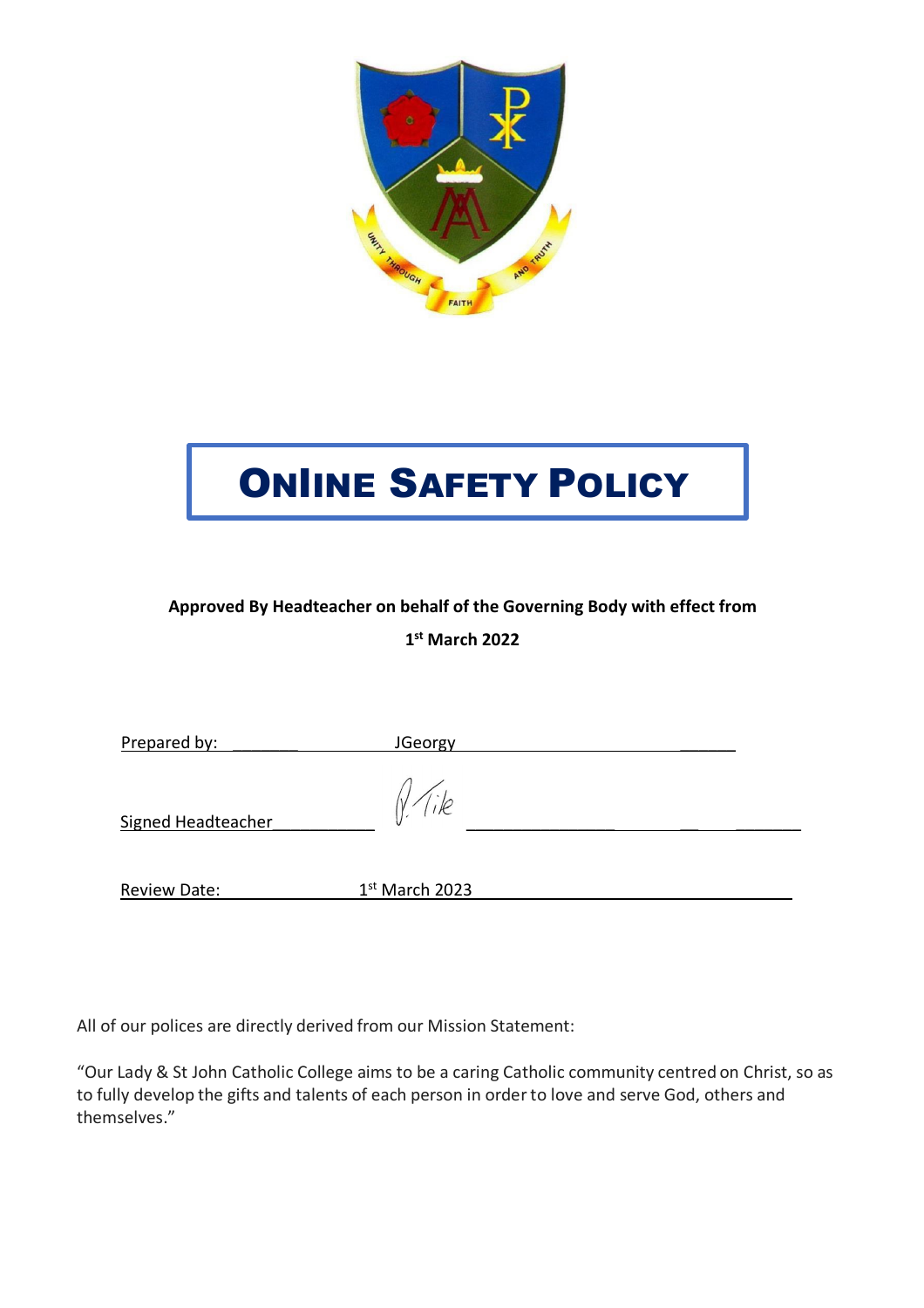# Purpose

Safeguarding is a serious matter. At Our Lady & St John we use technology and the Internet extensively across all areas of the curriculum. Online safeguarding, known as online safety is an area that is constantly evolving and as such this policy will be reviewed on an annual basis or in response to an online safety incident, whichever is sooner.

The primary purpose of this policy is twofold:

- To ensure the requirement to empower the whole school community with the knowledge to stay safe and risk free is met.
- To ensure risks are identified, assessed and mitigated (where possible) in order to reduce any foreseeability of harm to the pupil or liability to the school.

This policy is available for anybody to read on the school's website.

For quality and assurance purposes, procedures will be reviewed in line with policy, at the termly online safety committee meetings or in response to an online safety breach.

#### Definitions:

For clarity, the online safety policy uses the following terms unless otherwise stated:

**Users** - refers to staff, governing body, school volunteers, supply staff, pupils and any other person working in or on behalf of the school, including contractors.

**Parents** – any adult with a legal responsibility for the child/young person outside the school e.g. parent, guardian, carer.

**School** – any school business or activity conducted on or off the school site, e.g. visits, conferences, school trips etc.

**Wider school community** – pupils, all staff, governing body, parents.

# Policy Governance (Roles & Responsibilities) **GOVERNING BODY**

The Governing Body will:

Review the policy at least annually and in response to any online safety incident to ensure that the policy is up to date, covers all aspects of technology use within the school and ensures the policy facilitates effective management of incidents.

Appoint one governor to have overall responsibility for the governance of online safety at the school who will:

- $\bullet$  Keep up to date with emerging risks and threats through technology use.
- \* Receive regular updates from the Headteacher with regards to training, identified risks and any incidents.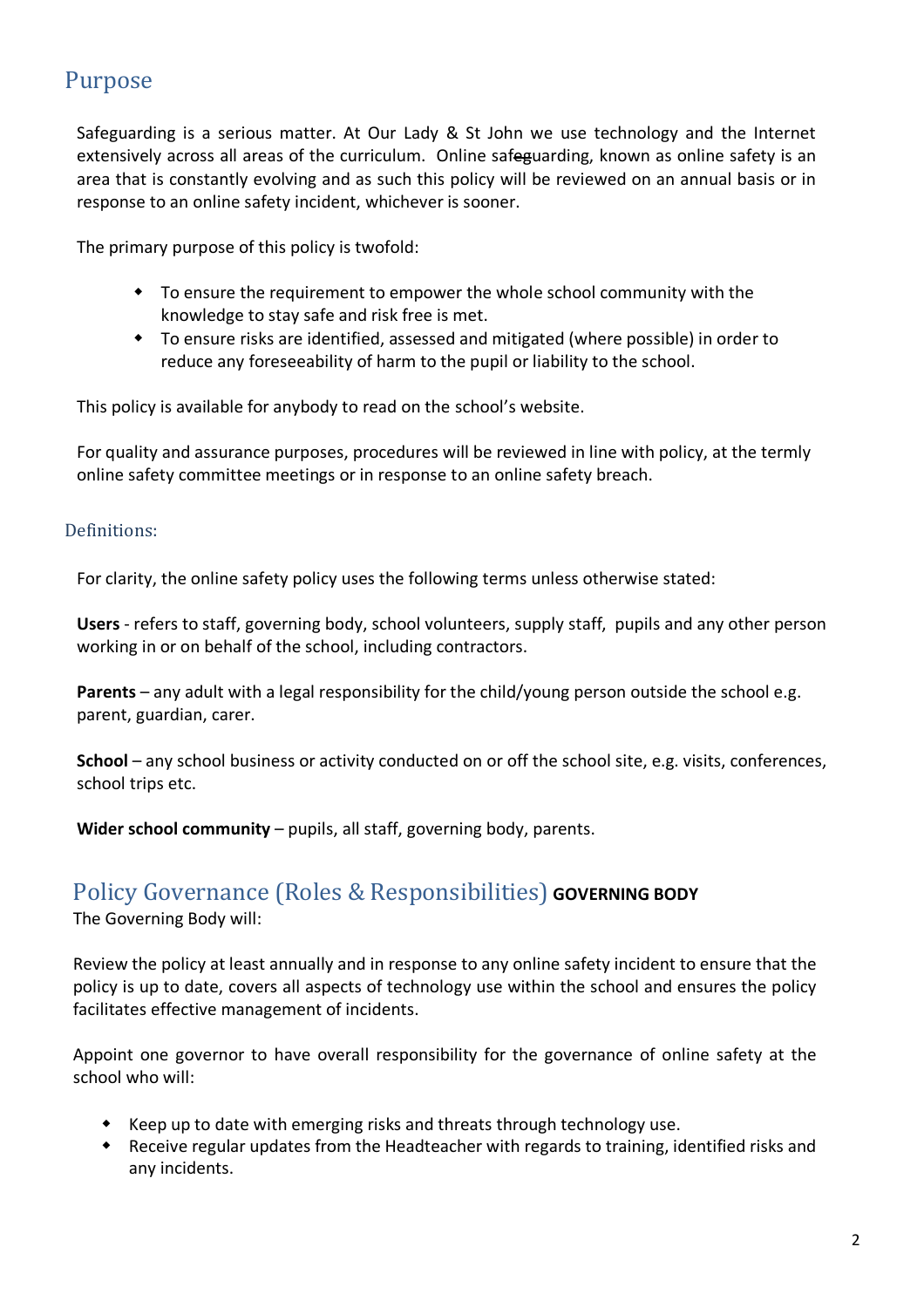#### HEADTEACHER

Reporting to the governing body, the Headteacher has overall responsibility for online safety within the school and approval of this policy. The day-to-day management of this will be delegated to the Safeguarding Lead/DSL.

The Headteacher will ensure that:

- $\bullet$  Online safety training throughout the school is planned and up to date and appropriate to the recipient, i.e. pupils, staff, Senior Leadership Team, Governing Body and parents.
- The Safeguarding Lead/DSL has had appropriate CPD in order to undertake the day to day duties.
- All online safety incidents are dealt with promptly and appropriately.

#### SAFEGUARDING LEAD/DESIGNATED SAFEGUARDING LEAD (DSL)

The school's Safeguarding Lead/DSL will act as the Online safety Officer who will:

- $\bullet$  Lead the online safety committee
- $\bullet$  Keep up to date with the latest risks to children whilst using technology. This includes the risks associated with Radicalisation, Child Sexual Exploitation (CSE) and Sexting.
- $\bullet$  Familiarise him/herself with the latest research and available resources for school and home use.
- Review the policy regularly and bring any matters of concern to the attention of the Headteacher.
- Advise the Headteacher and Governing Body on all online safety matters.
- $\bullet$  Recommend a programme of training and awareness for the school year, to the Headteacher and responsible Governor, for consideration and planning.
- w Engage with parents and the school community on online safety matters at school and/or at home.
- $\bullet$  Liaise with the Local Authority, ICT Technical Support and other agencies as required.
- Retain responsibility for the online safety incident log which will be located on a secure shared folder, accessed by the Safeguarding Lead/DSL, ICT Services and Assistant Head – Behaviour and Attendance.
- w Ensure any technical online safety practices in school (e.g. Internet filtering software, behaviour management software) are fit for purpose through liaison with the Local Authority and/or ICT Technical Support.
- Make him/herself aware of any reporting function with technical online safety measures, i.e. internet filtering reporting function; liaise with the Headteacher and responsible governor to decide on what reports may be appropriate for viewing.

#### ICT TECHNICAL SUPPORT STAFF

ICT Technical Support Staff, under the direction of the ICT Network Manager, are responsible for ensuring that:

- $\bullet$  The ICT technical infrastructure is secure; this will include at a minimum that:
	- Adequate backups are made of the network.
	- Anti-virus software is fit-for-purpose, up to date and applied to all capable devices.
	- Windows (or other operating system) updates are regularly monitored and devices updated as appropriate.
	- Any online safety technical solutions such as Internet filtering are operating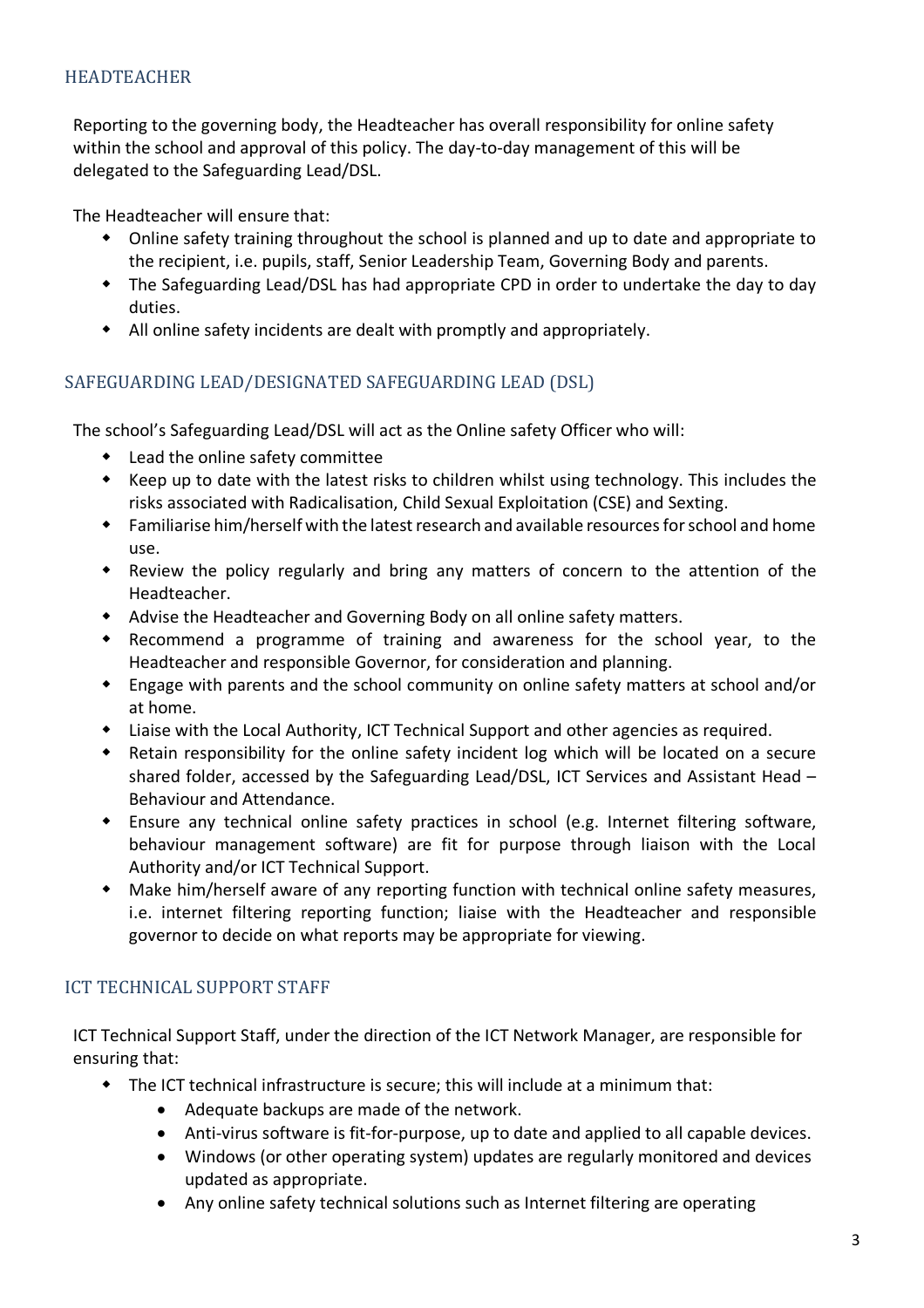correctly.

- Filtering levels are applied appropriately and according to the age of the user; that categories of use are discussed and agreed with the Safeguarding Lead/DSL and Headteacher.
- Passwords are applied correctly to all users regardless of age.
- The ICT System Administrator's password is changed on a monthly (30 day) basis.
- There is a system in place to remove and amend access permissions for changes to staff duties or terminations; when a member of staff leaves, permissions are to be deactivated and access to ICT systems removed.

# ALL STAFF

All staff are to ensure that:

- $\bullet$  All details within this policy are understood.
- $\bullet$  All opportunities are exploited to promote safe on-line behaviour.
- w Whenever technology including portable devices is used in the school, there are positive messages about the safe use of technology and risks as part of pupils' learning.
- $\bullet$  The risks associated with using social media is promoted.
- \* Any online safety concern in relation to a pupil is reported to the Safeguarding Lead/DSL via CPOMS. (. (See Appendix 1)
- Any online safety concern in relation to a member of staff should be reported to the Headteacher or in their absence the Deputy Headteacher. (See Appendix 2)
- They participate in relevant training to keep up to date with advancing technology and the potential dangers associated with it; particular vigilance will be exercised in relation to sexting. **(Appendix 3)**

#### All Staff will:

- w Sign the Acceptable Use Agreement. **(Appendix 4)**
- Report any inappropriate activity to the Safeguarding Lead/DSL.
- $\bullet$  Undertake relevant training as directed by the Headteacher.

Staffshould be mindful that many pupils have unlimited and unrestricted access to the Internet via 3G and 4G in particular, on their personal mobile digital devices. Messages regarding safe use should be promoted whenever possible. The Behaviour for Learning policy should be adhered to in relation to mobile phone usage.

# ALL PUPILS

All pupils will sign the Acceptable Use Agreement. (**Appendix 5).** The signed agreement will cover the duration of the pupil's education at Our Lady & St John Catholic College unless there are any amendments to the agreement.

Online safety is embedded into our curriculum. The appropriate use of technology and portable devices in school will be made clear to pupils. Pupils will be given the appropriate advice and guidance by staff. All pupils will be made aware of how they can report areas of concern whilst at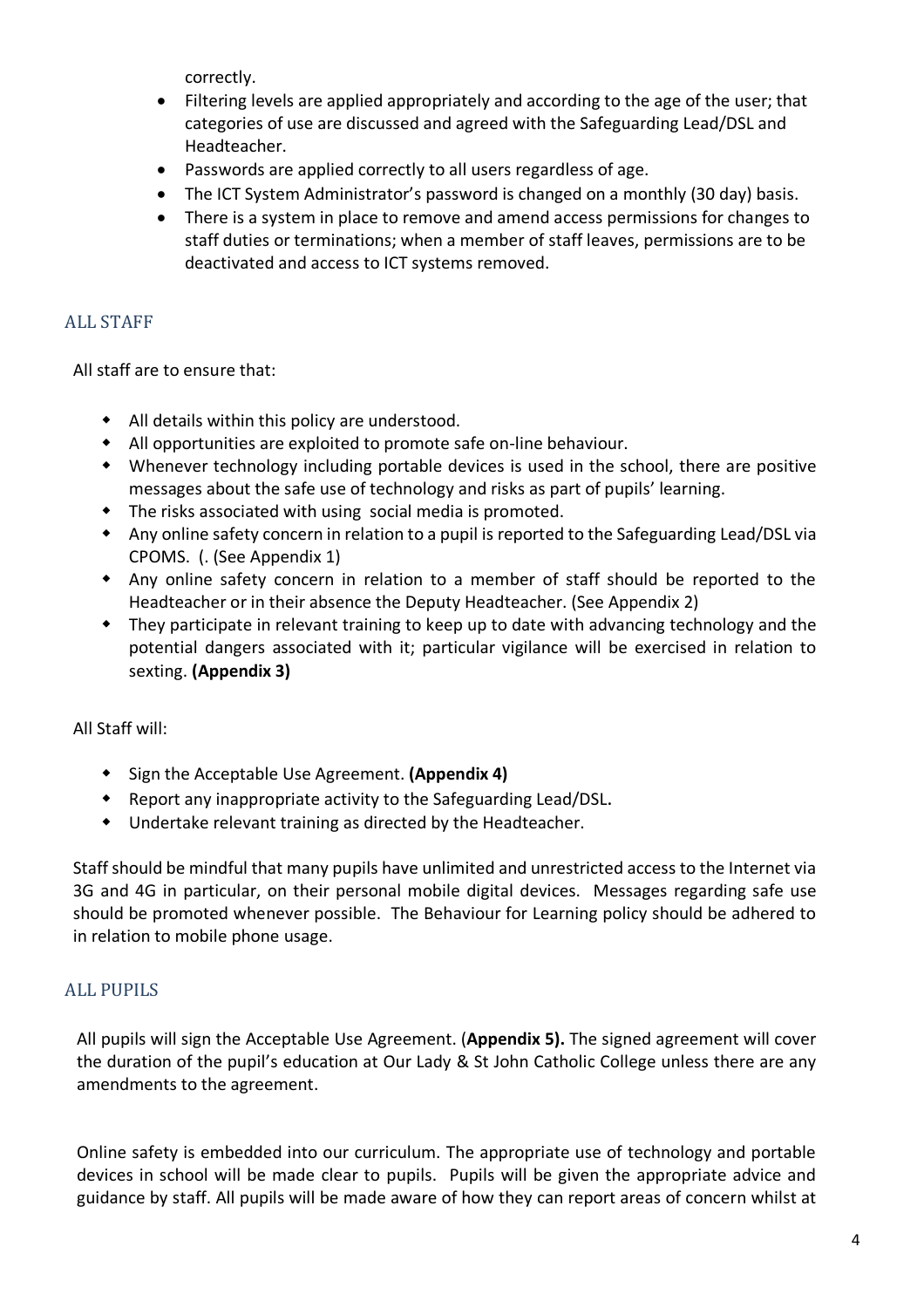school or outside of school. Any inappropriate use of the school's network and/or ICT equipment (including portable devices) will be dealt with in accordance with the Behaviour for Learning policy.

Sexting incidents will be dealt with in accordance with Safeguarding Children and Child Protection Policy.

## PARENTS AND CARERS

School needs to have rules in place to ensure that pupils can be properly safeguarded. As such, parents/carers are asked to sign the Acceptable Use agreement before any access can be granted to school ICT equipment or services.

The school will support parents in keeping their children safe on line by publishing information on the school's web-site.

Parents are advised to monitor their child's use of technology and Internet activity when using their own devices.

All parents/carers will counter-sign the Pupil Acceptable Use Agreement. **(Appendix 4)** The signed agreement will cover the duration of the pupil's education at Our Lady & St John Catholic College unless there are any amendments to the agreement.

#### Technology

Our Lady & St John uses a range of devices for example, PCs, Laptops and Apple Macs. In order to safeguard pupils and in order to prevent loss of personal data we employ the following safety measures :

**Internet Filtering** – we use software that prevents unauthorised access to illegal websites. It also prevents access to inappropriate websites; appropriate and inappropriate is determined by the age of the user and will be reviewed in line with this policy or in response to an incident, whichever is sooner. In consultation with the Safeguarding Lead/DSL and the Headteacher, ICT Support Staff are responsible for ensuring that the filtering is appropriate. **(Appendix 6).**

**Email Filtering** – we use software that prevents any infected email being sent to or from the school, Infected is defined as: an email that contains a virus orscript (i.e. malware) that could be damaging or destructive to data; spam email such as a phishing message.

**Encryption** – All school devices that hold personal data (as defined by the Data Protection Act 1998) are encrypted. No data is to leave the school on an un-encrypted device; all devices that are kept on school property and which may contain personal data are encrypted. Any breach (i.e. loss/theft of device such as laptop or USB drives) is to be brought to the attention of the Headteacher immediately. The Headteacher will liaise with the local authority to ascertain whether a report needs to be made to the Information Commissioner's Office.

The school discourages the use of removable media. Staff are provided with alternative means of saving data.

**Passwords** All pupils and staff are encouraged to keep their passwords private. Passwords will be changed on a termly basis or in response to an incident where security has been compromised.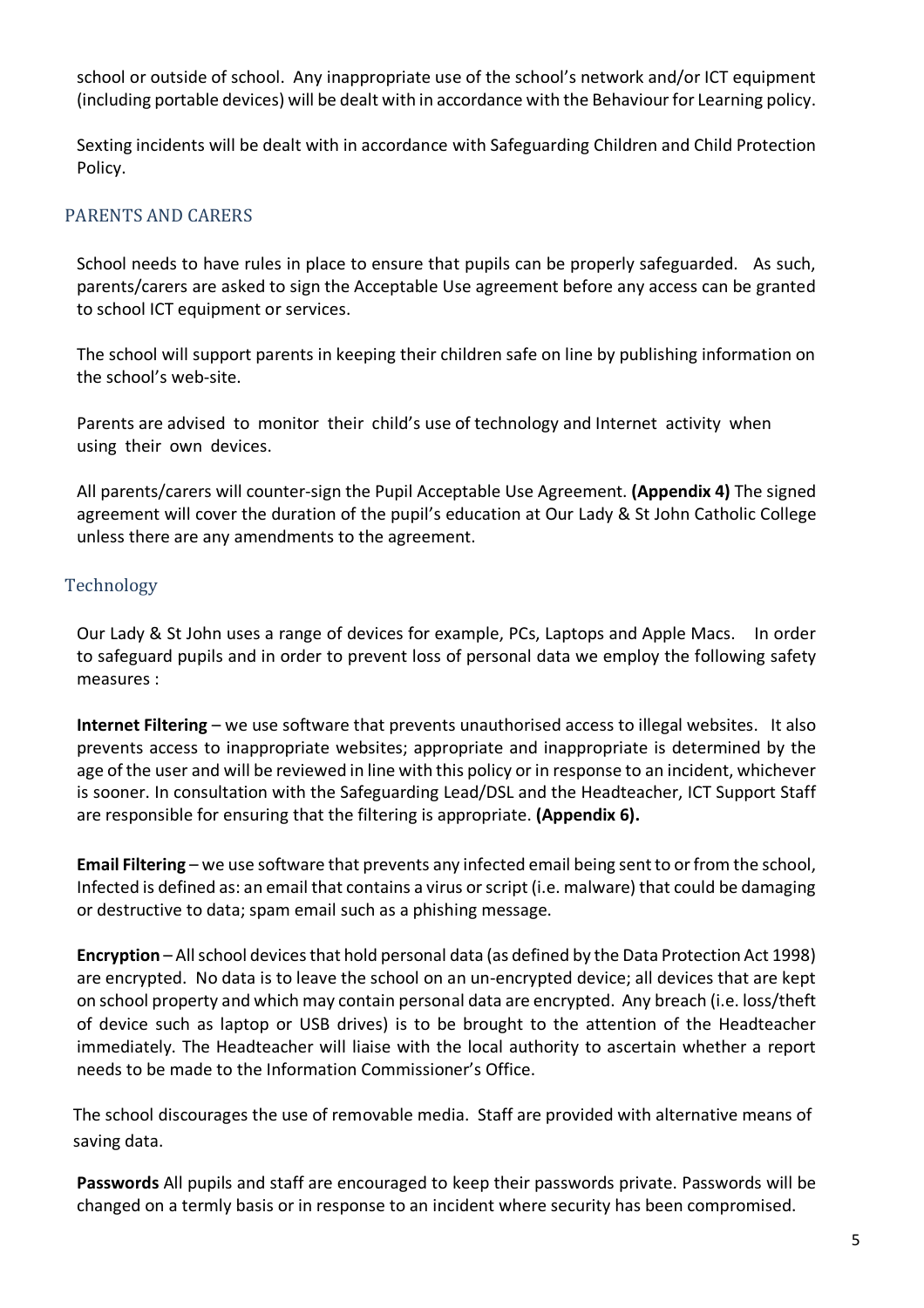All pupils and staff should ensure that passwords are secure and complex. Passwords should have between 12-16 characters and be a mix of upper and lower case, numbers and special characters*.* 

**Anti-Virus** – All capable devices will have anti-virussoftware. Thissoftware will be updated at least weekly for new virus definitions. ICT Technical Support will be responsible for ensuring this task is carried out, and will report to the Headteacher if there are any concerns. All USB peripherals such as pen drives are to be scanned for viruses before use.

## **Safe Use**

**Internet** – Use of the Internet in school is a privilege, not a right. Internet use will be granted to staff once the online safety policy has been read and the Staff Acceptable Use Agreement signed. Internet use will be granted to pupils once the Pupil Acceptable Use Agreement has been signed by themselves and their parents/carers.

**Email** – All staff are reminded that emails are subject to Freedom of Information requests, and as such the email service is to be used for professional work-based emails only. Emails of a personal nature are not permitted. Similarly use of personal email addresses for work purposes is not permitted. Pupils are permitted to use the school email system, and as such will be given their own email address.

**Photos and videos** – As part of the data collection process all parents are required to indicate if they consent to images/videos being taken.

# Published Content

Any information that is published whether in electronic or paper format must be professional in its presentation and content.

- Electronic communication should be treated as if it were being published on school headed paper and therefore written and presented in a professional manner.
- w General contact details should be the school address, e-mail and telephone number. Staff or pupils' personal information will not be published.
- $\bullet$  Content should be accurate and appropriate.
- $\bullet$  Where pupils publish work, the content should be checked by a responsible adult.

#### **Publishing Pupils' images and work**

- \* Staff and pupils using any digital devices will ensure that they inform others before recording them and always use equipment in a respectful manner.
- w Photographs that include pupils will be selected carefully. Full names of pupils will not be used anywhere, particularly in association with photographs.
- w Written permission from parents or carers will be obtained as the pupil is admitted to Our Lady & St John, for photographs or video of pupils to be published.
- Staff should be aware of those pupils for whom permission from parent/carer has not been granted. Photographs of Looked After Children (LAC/Children in Our Care (CIOC) should not be taken or published without the written consent of the Local Authority.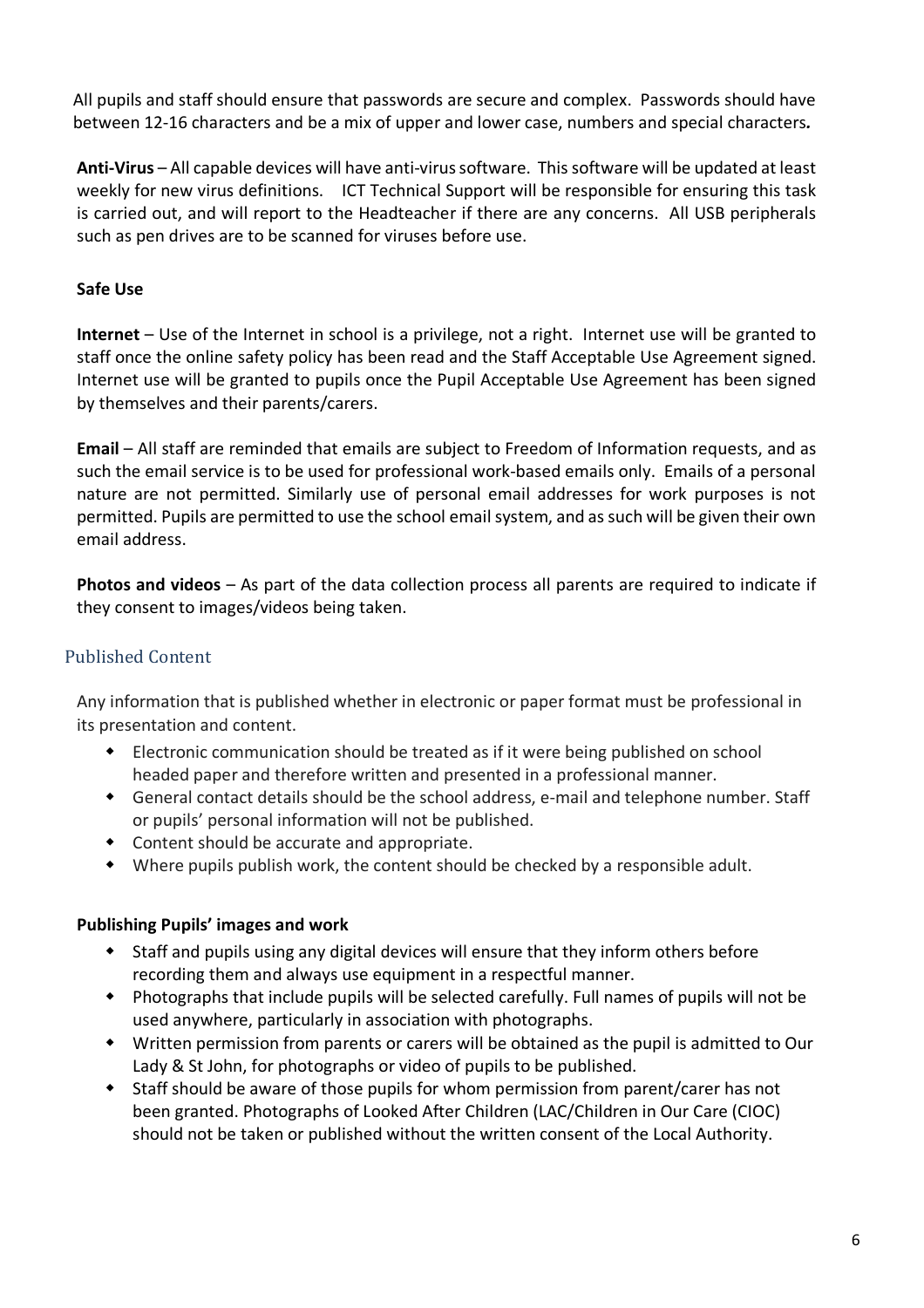#### **Parents using still or video cameras at school**

In line with the Information Commissioner's Office, Our Lady & St John allows parents to record video and images during performances for personal use only.

**Notice and take down policy** – should it come to the school's attention that there is a resource which has been inadvertently uploaded, and the school does not have copyright permission to use that resource, it will be removed within one working day.

#### **Social Networking**

Our Lady & St John is fully supportive of social networking as a tool to engage and collaborate with learners, and to engage with parents and the wider school community. Staff, parents and pupils are advised at all times to ensure that the content of their on-line activity remains appropriate and does not compromise their own or anyone else's safety.

Our Lady & St John has its own social media accounts including Instagram, Twitter and Facebook.

Some departments may choose to operate a social media account. When doing so the account must be set up in such a way that pupils can follow the account but the account does not follow the pupil. The Safeguarding Lead/DSL will maintain a record of any department Twitter accounts.

Any posts on the school or department accounts should be considered carefully and must not bring Our Lady & St John Catholic College in to disrepute.

Our Lady & St John Catholic College cannot take any responsibility for views and opinions from third parties.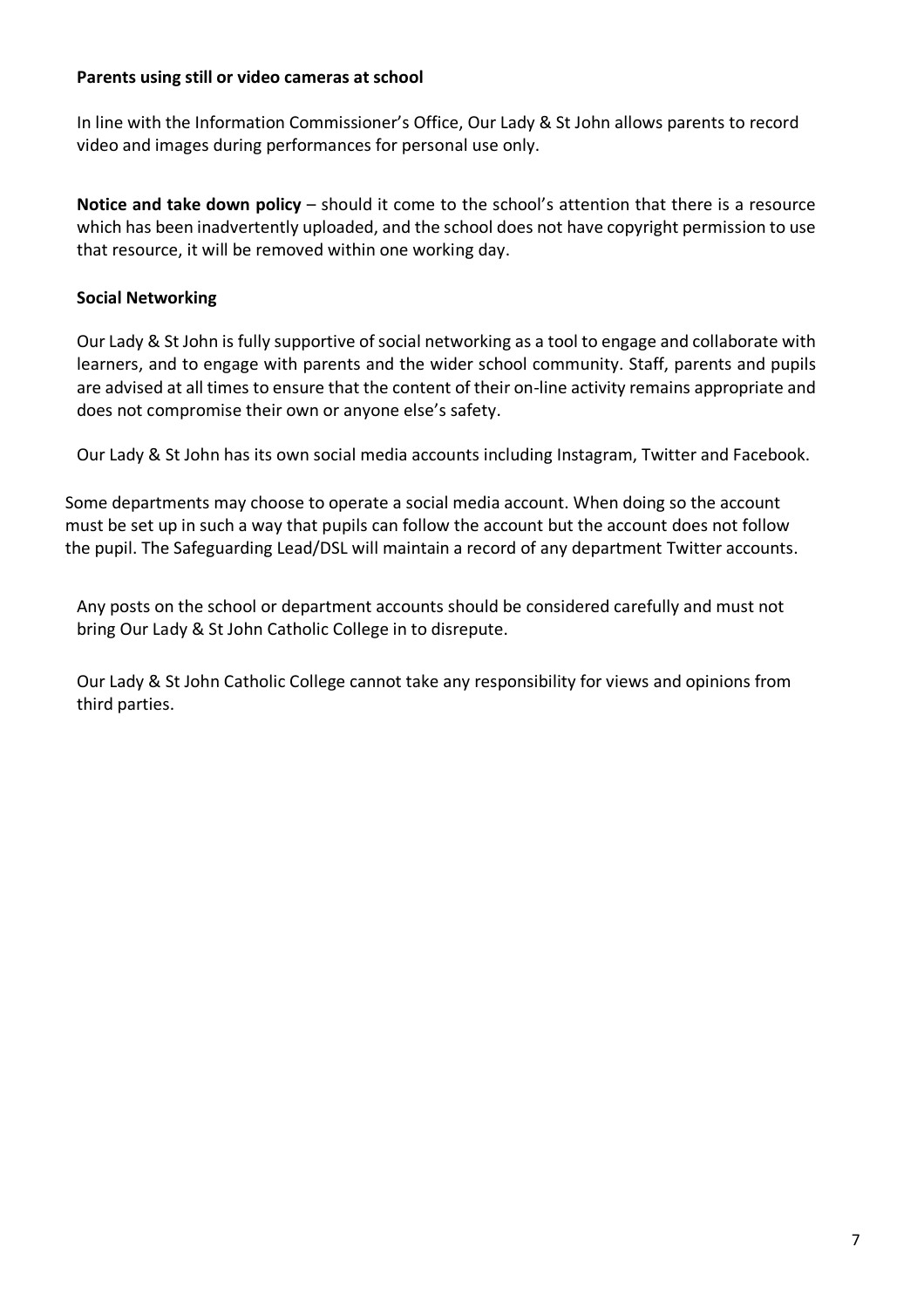# **Responding to suspected or actual illegal/inappropriate**

# **misuse of ICT by pupils**

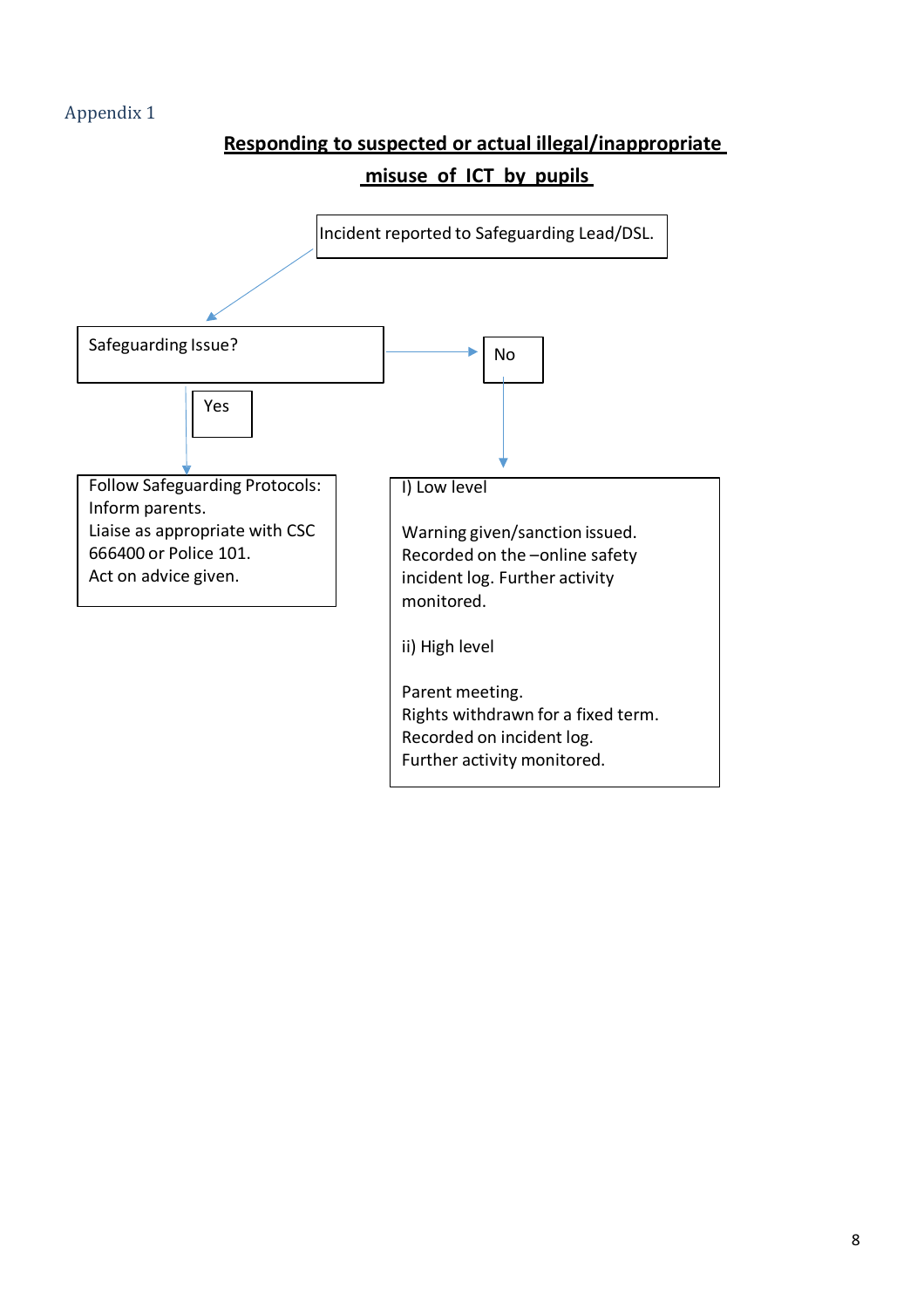# **Responding to suspected o r actual illegal/inappropriate misuse of ICT by staff**

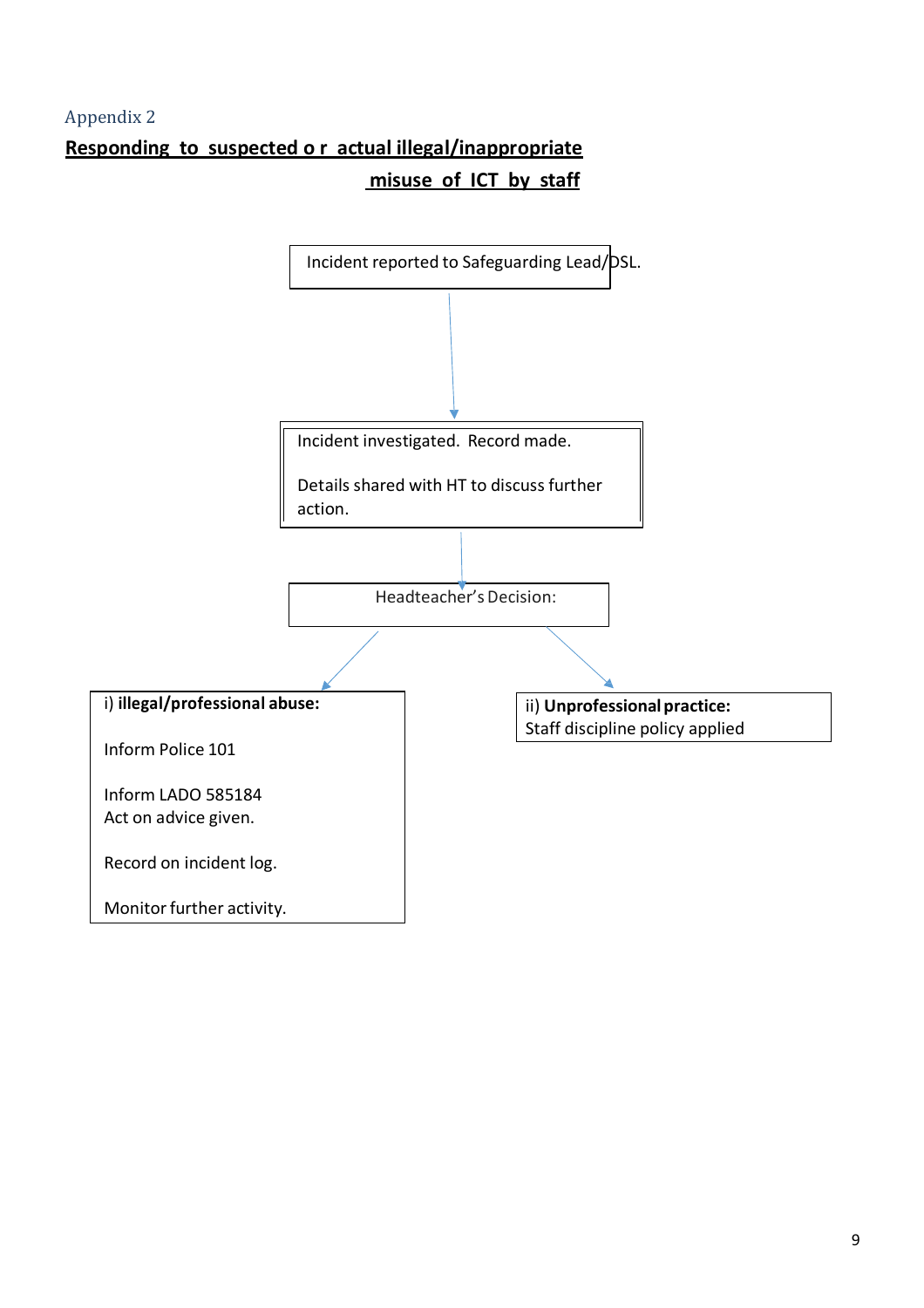# **Sexting**

## **Definition**

Whilst professionals refer to the issue as 'sexting' there is no clear definition of 'sexting'. Many professionals consider sexting to be 'sending or posting sexually suggestive images, including nude or semi-nude photographs, via mobiles or over the Internet.'

#### **Legislation:**

Making, possessing and distributing any imagery of someone under 18 which is 'indecent' is illegal. This includes a child taking an image of themselvesif they are under 18.

The relevant legislation is contained in the Protection of Children Act 1978 (England and Wales) as amended in the Sexual Offences Act 2003 (England and Wales).

#### **Handling disclosures/incidents**

Staff will:

- $\bullet$  Inform the DSL immediately and record on CPOMS.
- $\bullet$  Record what the pupil says in the pupil's own words.
- \* Do not ask probing questions which may compromise any subsequent investigation.
- $\bullet$  Under no circumstances should you request to see the image/text.

The DSL will then act in accordance with the agreed laid down procedures.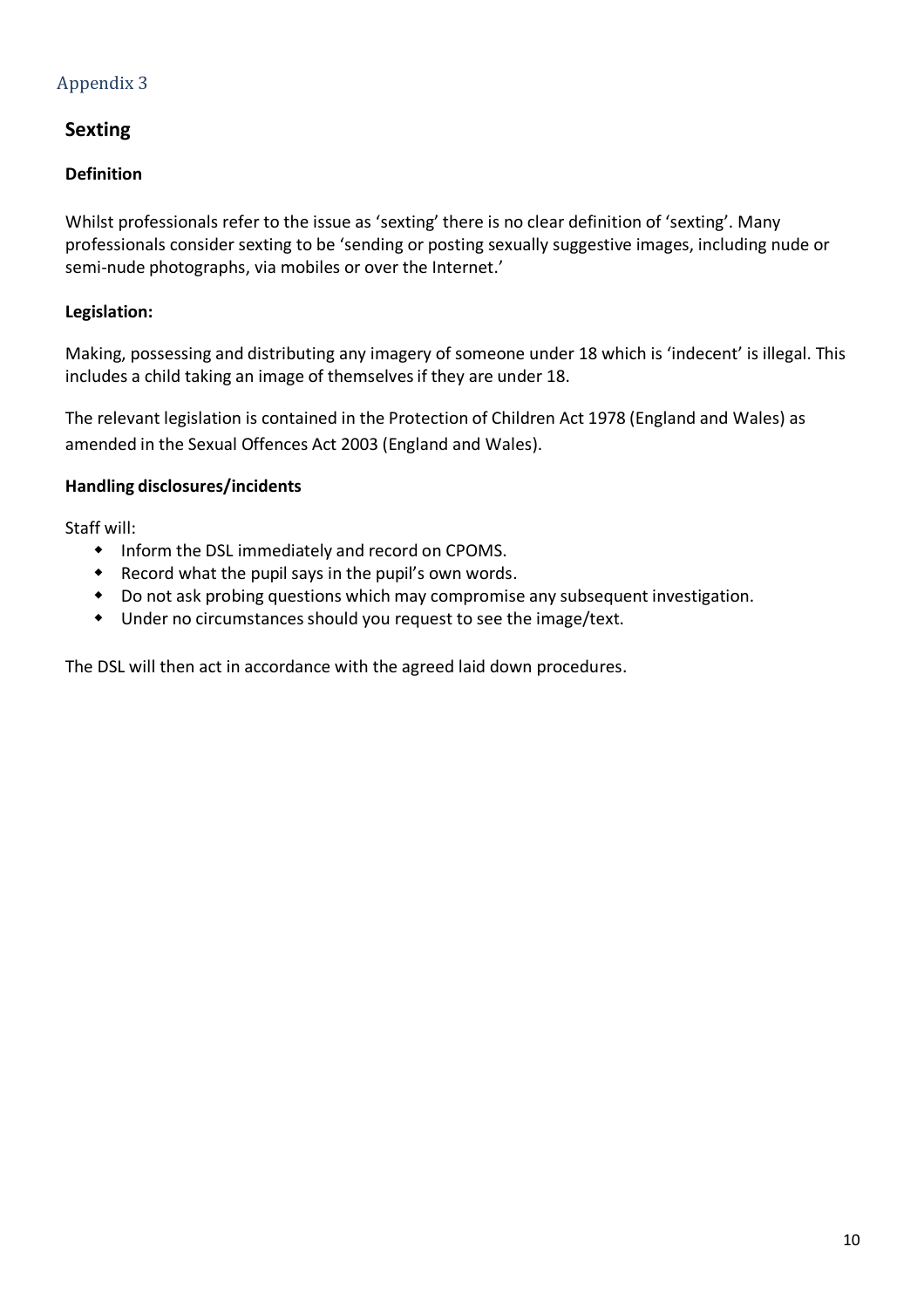# **Our Lady&StJohnCatholicCollege**

## **Staff (and Volunteer) Acceptable Use Policy Agreement**

New technologies have become integral to the lives of children and young people in today's society, both within schools and in their lives outside school. The Internet and other digital information and communication technologies are powerful tools, which open up new opportunities for everyone. These technologies can stimulate discussion, promote creativity and stimulate awareness of context to promote effective learning. They also bring opportunities for staff to be more creative and productive in their work. All users should have an entitlement to safe access to the Internet and digital technologies at all times.

This Acceptable Use Policy is intended to ensure:

- $\bullet$  That staff and volunteers will be responsible users and stay safe while using the internet and digital devices for educational and personal use.
- \* That school systems and users are protected from accidental or deliberate misuse that could put the security of the systems and users at risk.
- That staff are protected from potential risk in their use of technology in their everyday work.

The school will try to ensure that staff and volunteers will have good access to digital technology to enhance their work, to enhance opportunities for pupils' learning and will, in return, expect staff and volunteers to agree to be responsible users.

#### **Acceptable Use PolicyAgreement**

I understand that I must use school systems in a responsible way, to ensure that there is no risk to my safety or to the safety and security of the systems and other users. I recognise the value of the use of digital technology for enhancing learning and will ensure that pupils receive opportunities to gain from the use of digital technology. I will, where possible, educate the young people in my care in the safe use of digital technology and embed online safety in my work with young people.

For my professional and personal safety:

- I understand that the school will monitor my use of the internet and school digital devices.
- I understand that the rules set out in this agreement also apply to use of school digital devices out of school.
- $\bullet$  I understand that the school discourages the use of removable media.
- w I understand that the school digital technology systems are intended for educational use only; the use of equipment should not be for personal gain.
- I will not disclose my username or password to anyone else, nor will I try to use any other person's username and password.
- I will use complex passwords: 12-16 characters and be a mix of upper and lower case, numbers and special characters.
- w I will immediately report any illegal, inappropriate or harmful material or incident, I become aware of to the Safeguarding Lead/DSL.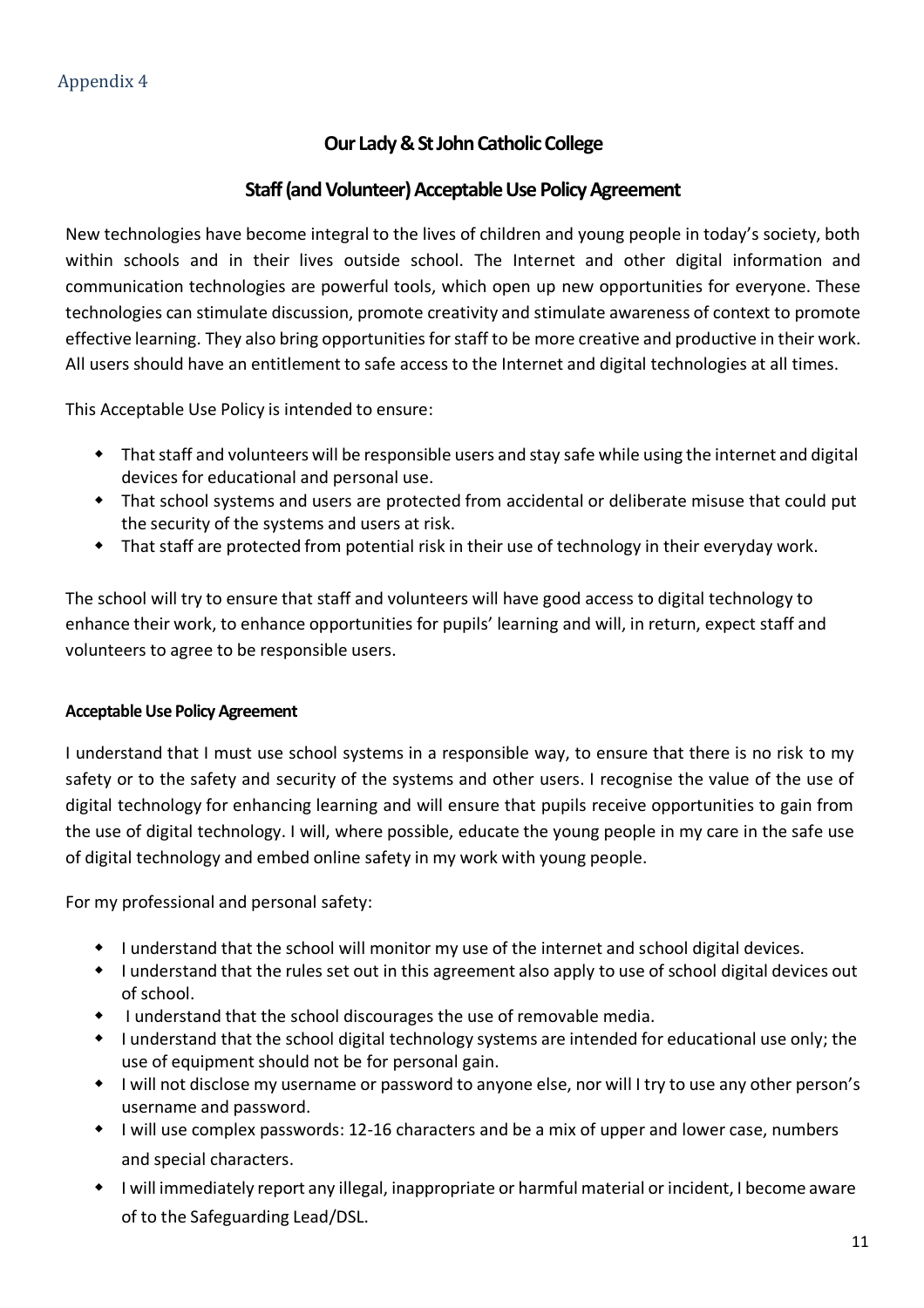• I understand that if I choose to operate a social media account for my department/area of responsibility it will be done so in line with the specified restrictions as stated in this policy. The account will not be used for any personal matters.

I will be professional in my communications and actions when using school devices:

- $\bullet$  I will not access, copy, remove or otherwise alter any other user's files, without their prior permission.
- $\bullet$  I will communicate with others in a professional manner; I will not use aggressive or inappropriate language and I appreciate that others may have different opinions.
- $\bullet$  I will ensure that when I take and / or publish images of others I will do so with their prior permission and in accordance with the school's policy on the use of digital / video images. I will not use my personal equipment to record these images. Where these images are published (e.g. on the school website) it will not be possible to identify by name, or other personal information, those who are featured.
- I will not undermine Our Lady & St John Catholic College its staff, parents or children whilst using social media.
- w I will not become friends or followers with parents or pupils including former pupils under the age of 18, on personal social media. No reference should be made on social media to pupils, parents/carers or school staff. (Personal opinions should not be attributed to the school or local authority. Security settings on personal social media profiles should be at their highest and regularly checked to minimise risk.)
- \* I will only communicate with pupils and parents / carers using official school systems. Any such communication will be professional in tone and manner.
- $\bullet$  I will not engage in any on-line activity that may compromise my professional responsibilities.
- I will alert the ICT Network Manager of a termination to my employment so that permissions and access to the school systems can be removed.

Staff are reminded that school data, including emails, is open to Subject Access Requests under the Data Protection Act and requests maybe made under the Freedom of Information Act.

The school and the local authority have the responsibility to provide safe and secure access to digital devices and ensure the smooth running of the school:

- w I will not use personal email addresses on the school ICT systems; I will not use school email addresses for personal business. I will not open any hyperlinks in emails or any attachments to emails, unless the source is known and trusted, or if I have any concerns about the validity of the email (due to the risk of the attachment containing viruses or other harmful programmes).
- I will not try to upload, download or access any materials which are illegal/inapproproate (child sexual abuse images, criminally racist material, adult pornography covered by the Obscene Publications Act) or inappropriate or may cause harm or distress to others or bring the school in to disrepute.
- I will not try to use any programmes or software that might allow me to bypass the filtering / security systemsin place to prevent accessto such materials(child sexual abuse images, criminally racist material, adult pornography covered by the Obscene Publications Act).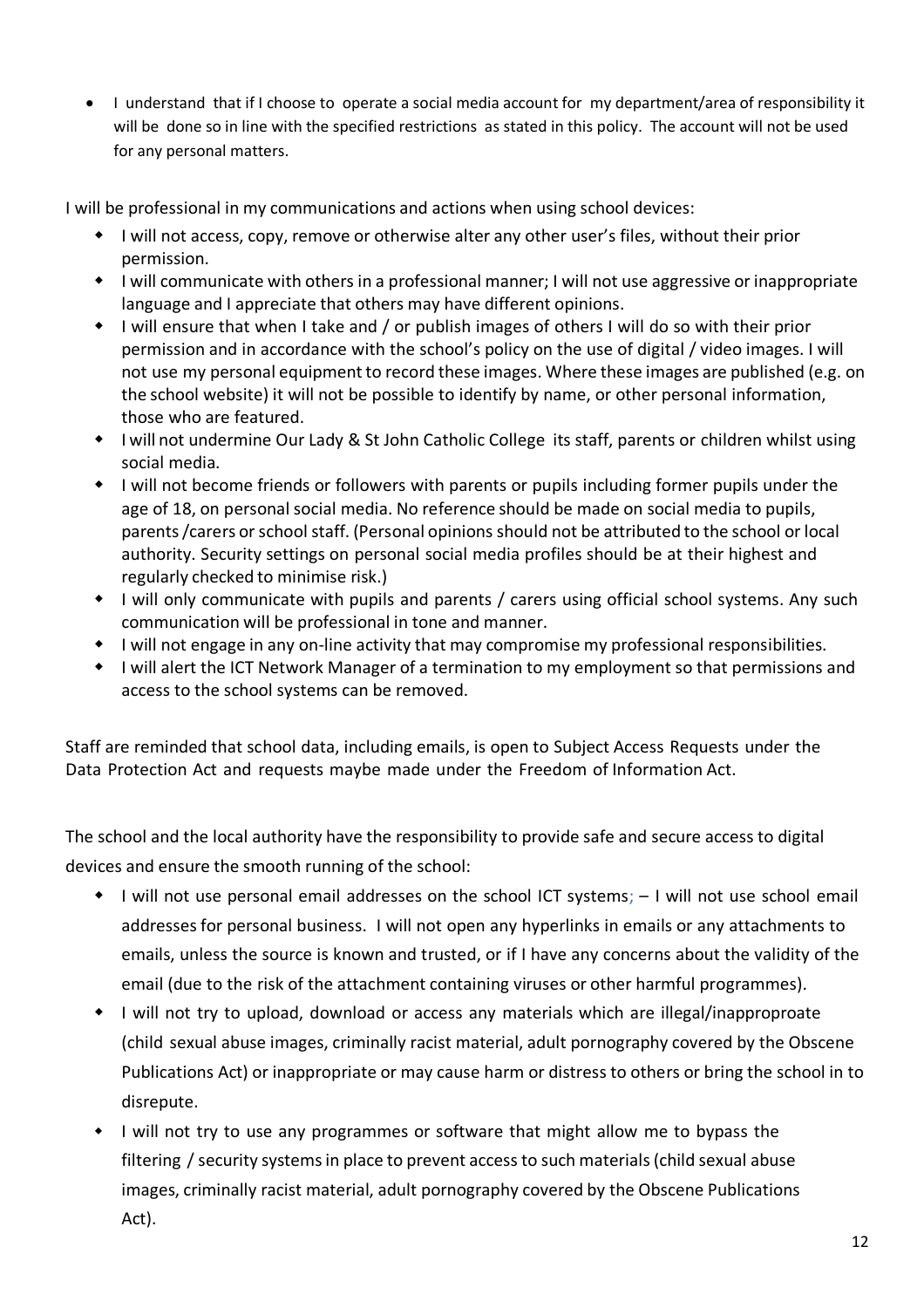- I will not install or attempt to install programmes of any type on a machine, or store programmes on a computer.
- I will not disable or cause any damage to school equipment, or the equipment belonging to others.
- w I will only transport, hold, disclose or share personal information about myself or others in accordance with school policy; where digital personal data is transferred outside the secure local network, it must be encrypted.
- w I understand that data protection policy requires that any staff or pupil data to which I have access, will be kept private and confidential, except when it is deemed necessary that I am required by law or by school policy to disclose such information to an appropriate authority in consultation with the Safeguarding Lead/DSL.
- \* I will immediately report to IT Services any damage or faults involving equipment or software, however this may have happened.

When using the internet in my professional capacity or for school sanctioned personal use:

- I will ensure that I have permission to use the original work of others in my own work
- w Where work is protected by Copyright, I will not download or distribute copies (including music and videos).

I understand that this Acceptable Use Policy applies not only to my work and use of school digital technology equipment in school, but also applies to my use of school systems and equipment off the premises and my use of personal equipment on the premises or in situations related to my employment by the school.

I understand that if I fail to comply with this Acceptable Use Policy Agreement, I could be subject to disciplinary action.

I have read and understand the above and agree to use the school digital devices and network (both in and out of school) and my own digital devices within these guidelines.

#### **This signed agreement will cover the duration of my employment at Our Lady & St John Catholic College unless there are any amendments to the agreement.**

| <b>Staff Name:</b> |  |
|--------------------|--|
| Signed:            |  |
| Date:              |  |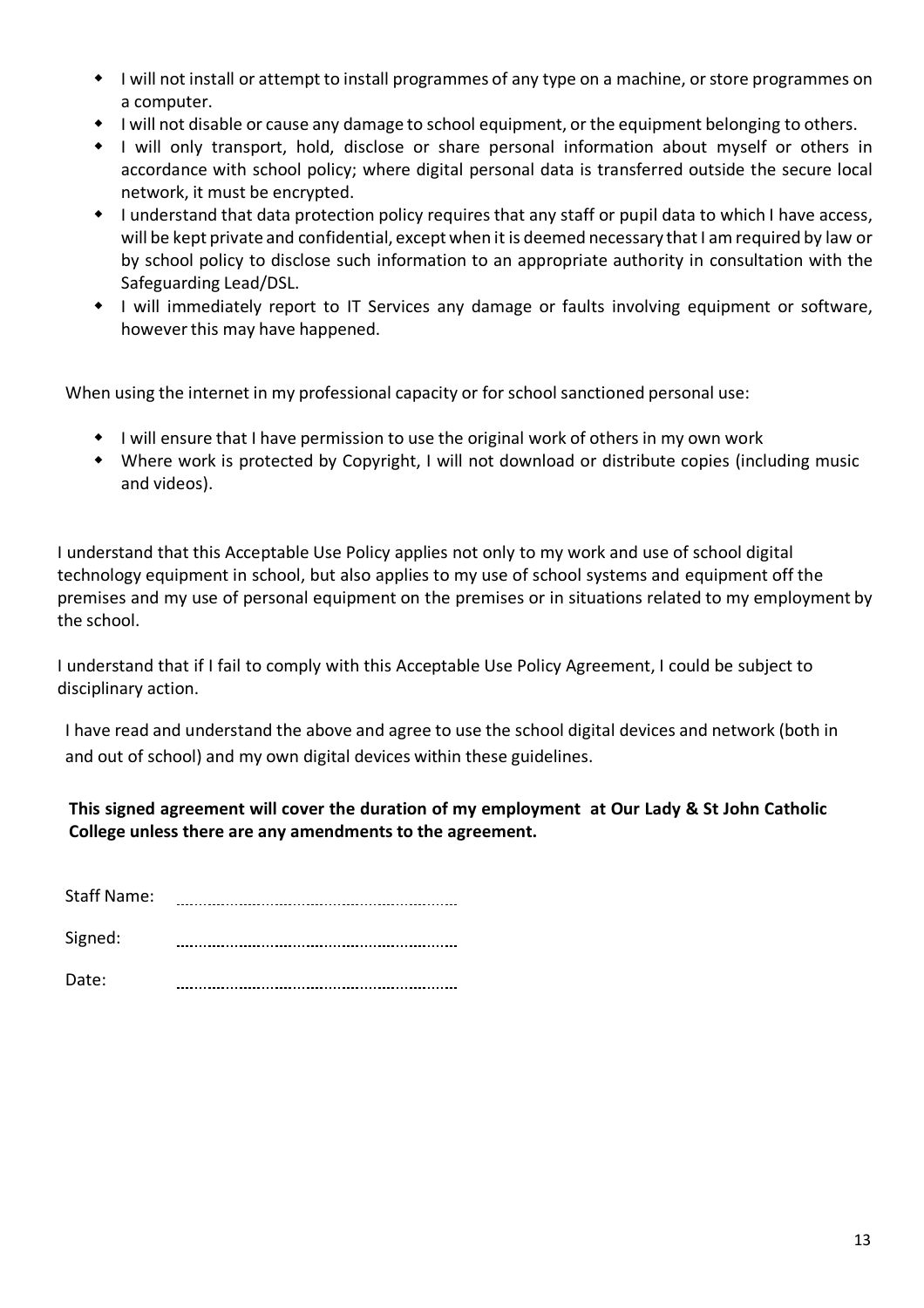# **Pupil Acceptable Use Agreement**

The school provides access to its network through a range of devices with Internet access to help your learning. These rules will keep you safe and help us be fair to others:

- 1. I will only accessthe system with my own login and password, which I will keep private;
- 2. I will use complex passwords: 12-16 characters and be a mix of upper and lower case, numbers and special characters;
- 3. I will not access other people's accounts;
- 4. I will only use the digital devices provided by school to complete my school work/homework;
- 5. I understand that using the school's digital devices to access inappropriate materials such as 'adult', racist or offensive material is forbidden;
- 6. I will only email people I know, or my teacher has approved;
- 7. I will not open any attachments in emails, or follow any links in emails, without first checking with my teacher;
- 8. The messages I send will be respectful;
- 9. I will not disclose or share personal information about myself or others when on-line (this includes names, addresses, email addresses, telephone numbers, age, gender, educational details, financial details etc.);
- 10. I will not arrange to meet any stranger I have communicated with on-line;
- 11.I will report any unpleasant material or messages sent to me. I understand that this report would be confidential and would help protect other people and myself;
- 12. Internet use may be subject to monitoring. I understand that the school may check my school account and will monitor the Internet sites I visit;
- 13. I understand that if I do not follow these rules then I may have my access withdrawn.

As a user of the digital devices (including emails and the Internet) provided by Our Lady & St John Catholic College, I agree to comply with the above rules for its use in a responsible way.

| Pupil Name      | Form |  |
|-----------------|------|--|
|                 |      |  |
| Pupil Signature | Date |  |

# **Parent Agreement**

**As the parent or legal carer of the above named pupil** I give permission for my son /daughter to use the digital devices (including emails and the Internet) provided by Our Lady & St John Catholic College.

I understand that whilst the school has taken measures to provide a safe learning environment, pupils remain accountable for their own actions.

I understand that some materials on the Internet may be objectionable (despite the filtering system) and

I accept responsibility for setting standards for my son/daughter to follow when using the Internet.

I understand that my son/daughter's Internet use will be monitored (whilst using their school account) and if inappropriate activity is identified appropriate action will be taken in line with the school's Behaviour for Learning policy. In the first instance access to the school network may be withdrawn. Where a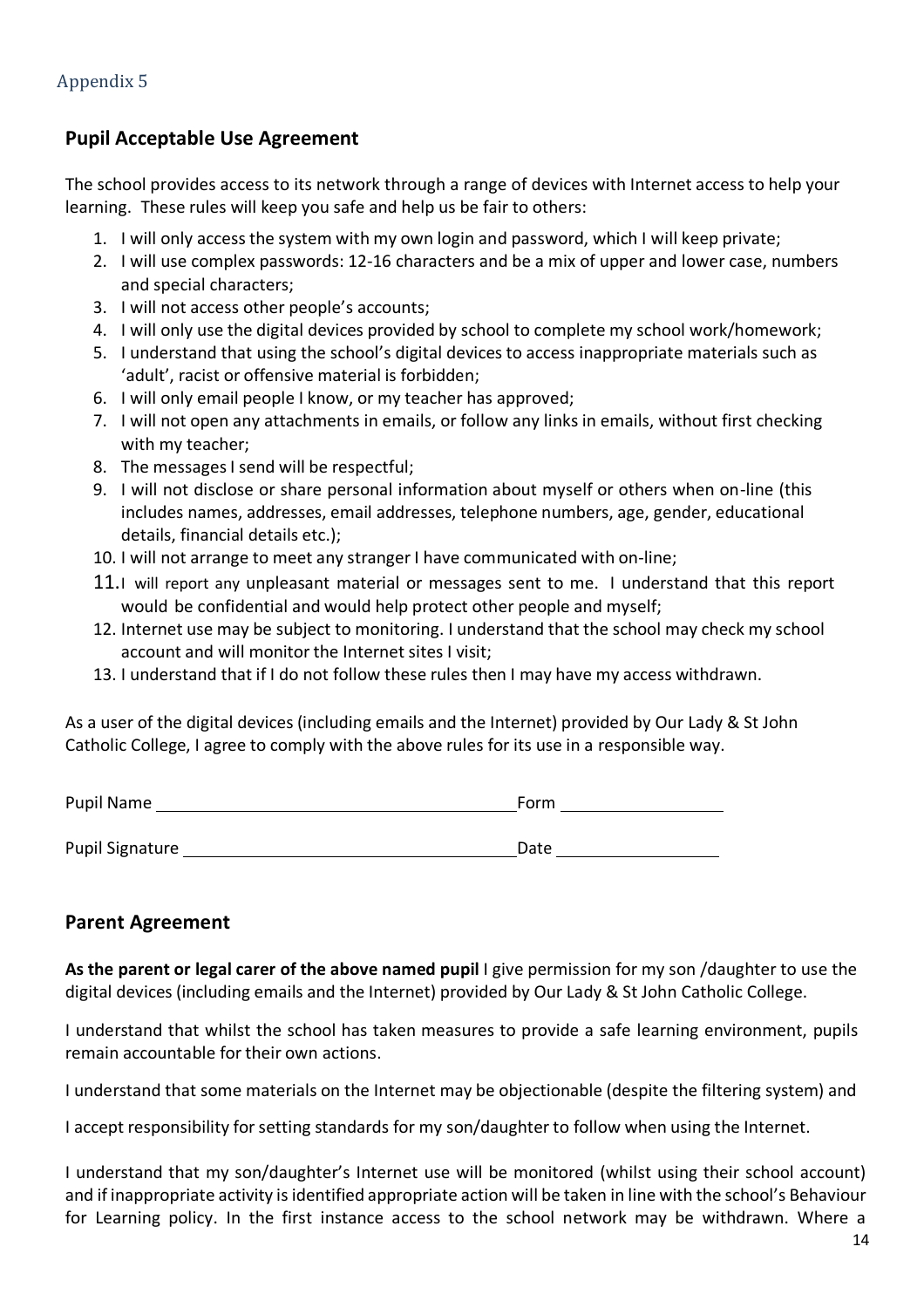safeguarding concern arises the school will implement its Safeguarding Children and Child Protection Policy.

I will encourage my son/daughter to use their own digital devices safely and support the school in adhering to the school's policy on the restrictions around the use of personal digital devices in school.

I am aware there is an online safety policy which can be found on the school's website.

| Parent/Carer Name      | Date |
|------------------------|------|
|                        |      |
| Parent/Carer Signature | Date |

**This signed agreement will cover the duration of the pupil's education at Our Lady & St John Catholic College unless there are any amendments to the agreement.**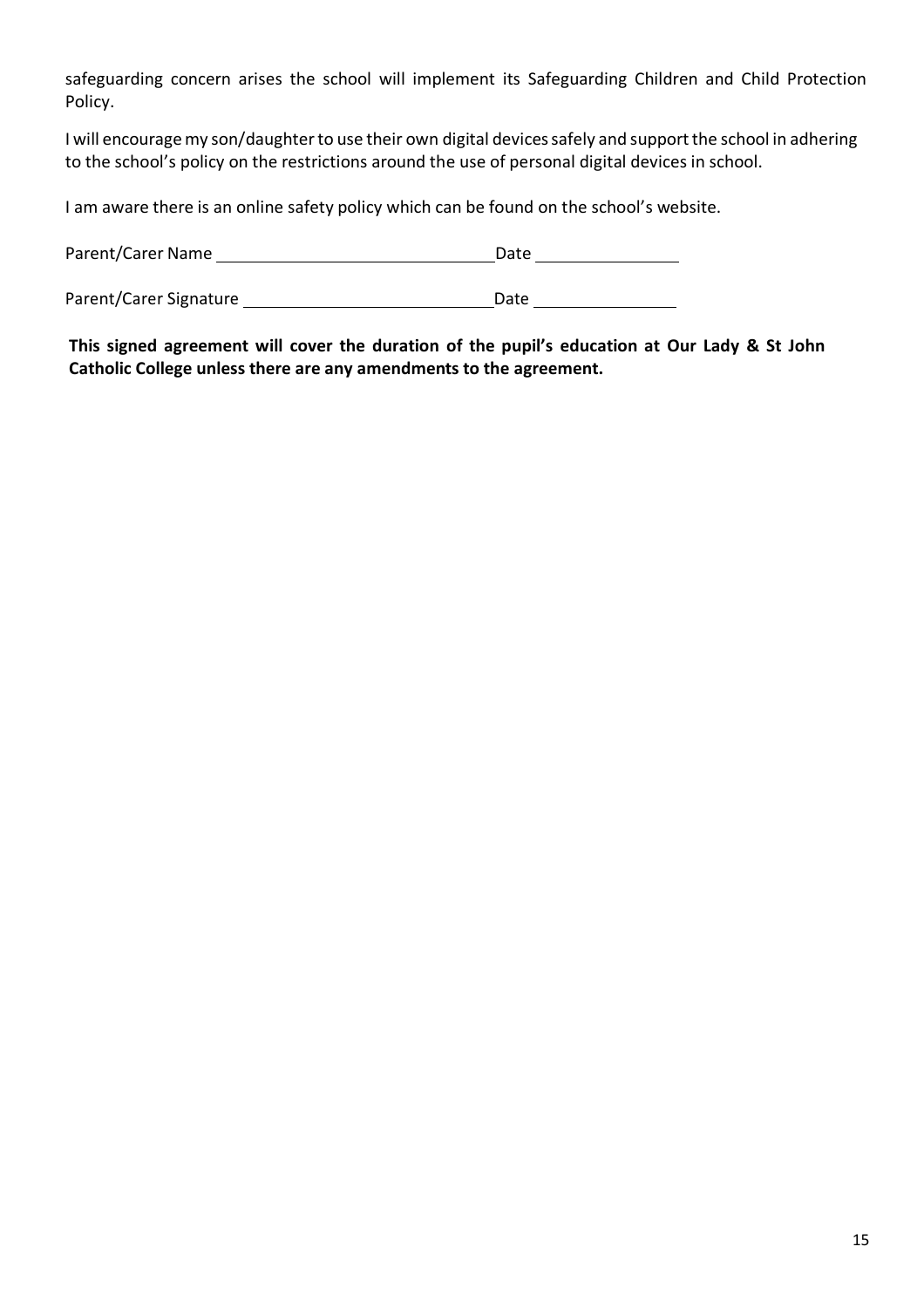#### **Why we filter the Internet**

#### **Introduction**

When talking about an Internet filter there are two important aspects:

Very broadly speaking

- w **Filtering** this is a pro-active measure to ensure (as much as possible) or prevent users from accessing illegal or inappropriate (by age) websites.
- w **Monitoring** this is a reactive measure and for the most part means searching, browsing or interrogating filter logs (known as the cache) for Internet misuse.

#### **Why do we Filter and Monitor?**

Our Lady & St John will filter and Internet activitymay be subject to monitoring.

We filter to ensure as much as possible:

- That children and young people (and to some extent adults) are not exposed to illegal or inappropriate websites. These sites are (or should be) restricted by category dependent on the age of the user. Exposure would include browsing to specifically look for such material, or as a consequence of a search that returns inappropriate results.
- That the school has mitigated any risk to the children and young people, and thereby reduces any liability to the school by making reasonable endeavours to ensure the safety of those children and young people.

We monitor for assurance:

- $\bullet$  As much as possible that no inappropriate or illegal activity has taken place.
- $\bullet$  To add to any evidential trail for disciplinary action if necessary.

#### **A right to privacy?**

Everybody has a right to privacy, whether adult or child. However, in certain circumstancesthere is a reduced expectation of privacy. In the context of this policy, that reduction is for security and safeguarding. This expectation is applicable whetherit is school-owned equipment, or personally owned equipment used on the school network (and in some cases even if that personally owned equipment is not used on the school network, but is used in school or for school business).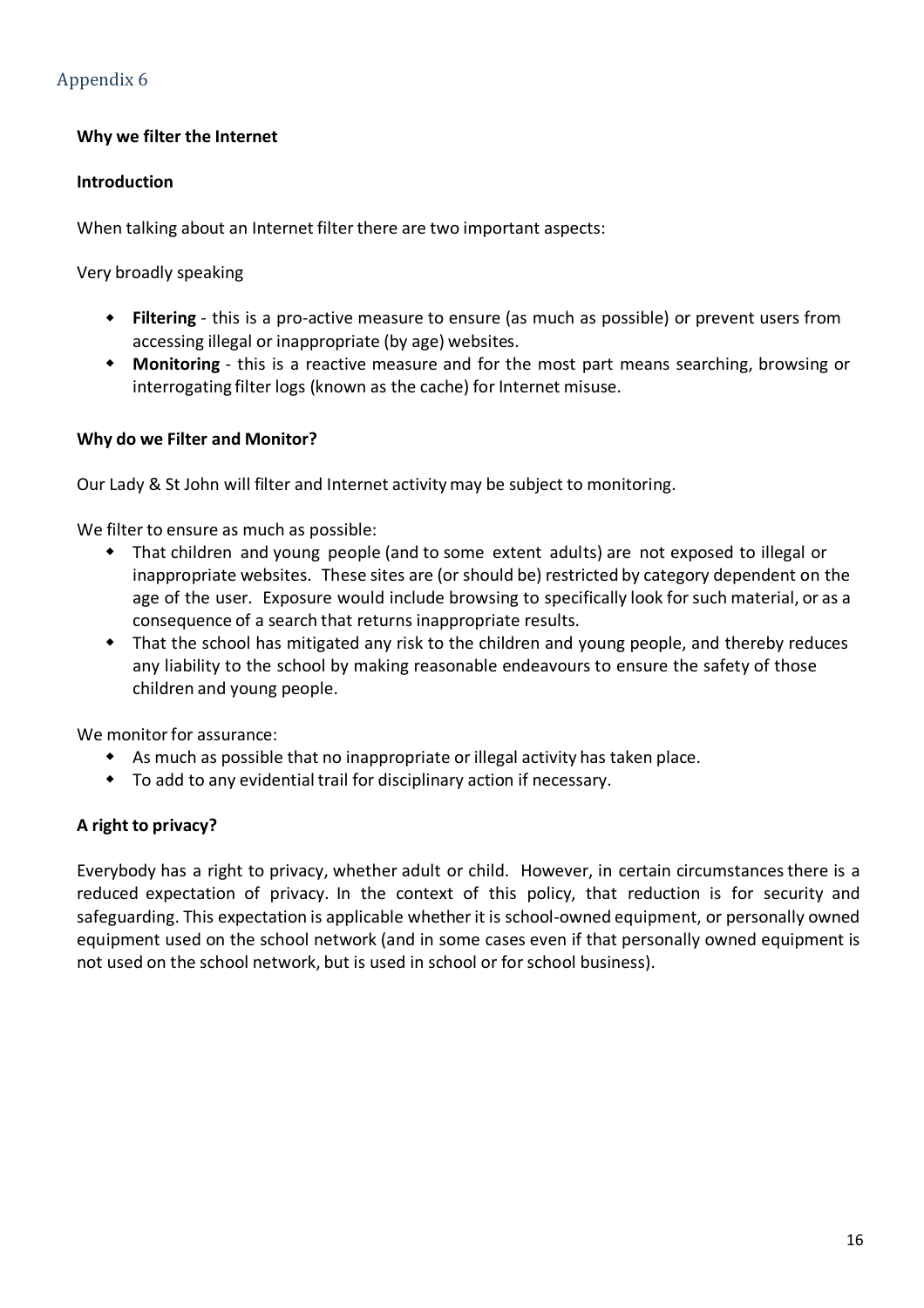# Appendix 7 Online Safety Policy Addendum

This addendum the Government's guidance on **Safeguarding and remote education during coronavirus (COVID-19) (May21st 2020) and the** Guidance for safer working practice as well as Blackburn with Darwen advice**.** The Key's guidance on remote learning has been used to provide additional information on good practice as well as the SWGfL advice.

#### **Context:**

With our school closures last year and various year groups accessing blended learning this academic year, due to COVID 19, there has been a necessary shift in providing online home learning as an effective way of continuing our pupils' education. This has necessitated a greater use of the internet and web-based resources for both staff and pupils.

As time spent on the internet increases, so does the potential for harm. This addendum to the OLSJ Online Safety Policy sets out the additional practices put into place to ensure that children and staff are kept as safe as possible whilst working at home. Online education should follow the same principles set out in our school's staff behaviour policy.

OLSJ will ensure any use of online learning tools and systems are in line with privacy and data protection/GDPR requirements. We will only use nationally-authenticated platforms with our pupils eg Google Classrooms and Microsoft Team meets which require unique staff and pupil registration. OLSJ will respond appropriately to any concerns raised about the safety of the platform's accessibility.

Staff should also explore alternatives to virtual teaching eg audio only, pre-recorded lessons, existing online resources. When setting work beyond the Team lesson, and in setting work on Google Classrooms, staff will check any other websites that pupils are asked to use for suitability.

Staff are reminded about the expectations set in the OLSJ code of conduct for communicating with pupils and parents, and staff-pupil relationships.

#### **When communicating online with parents and pupils**:

- communicate within school hours as much as possible (or hours agreed with the school to suit the needs of staff)
- communicate through the school channels approved by the senior leadership team
- use school email accounts (not personal ones)
- use school devices over personal devices wherever possible
- do not to share personal information
- Familiarise yourself with the school online safety policy
- Remind them of staff and students of Acceptable Use this will still apply.
- Avoid one to one online
- Consider some ground rules; creating safe spaces and explaining these as the introduction to each session. Be mindful of pupil anxiety and amount of screen time requested.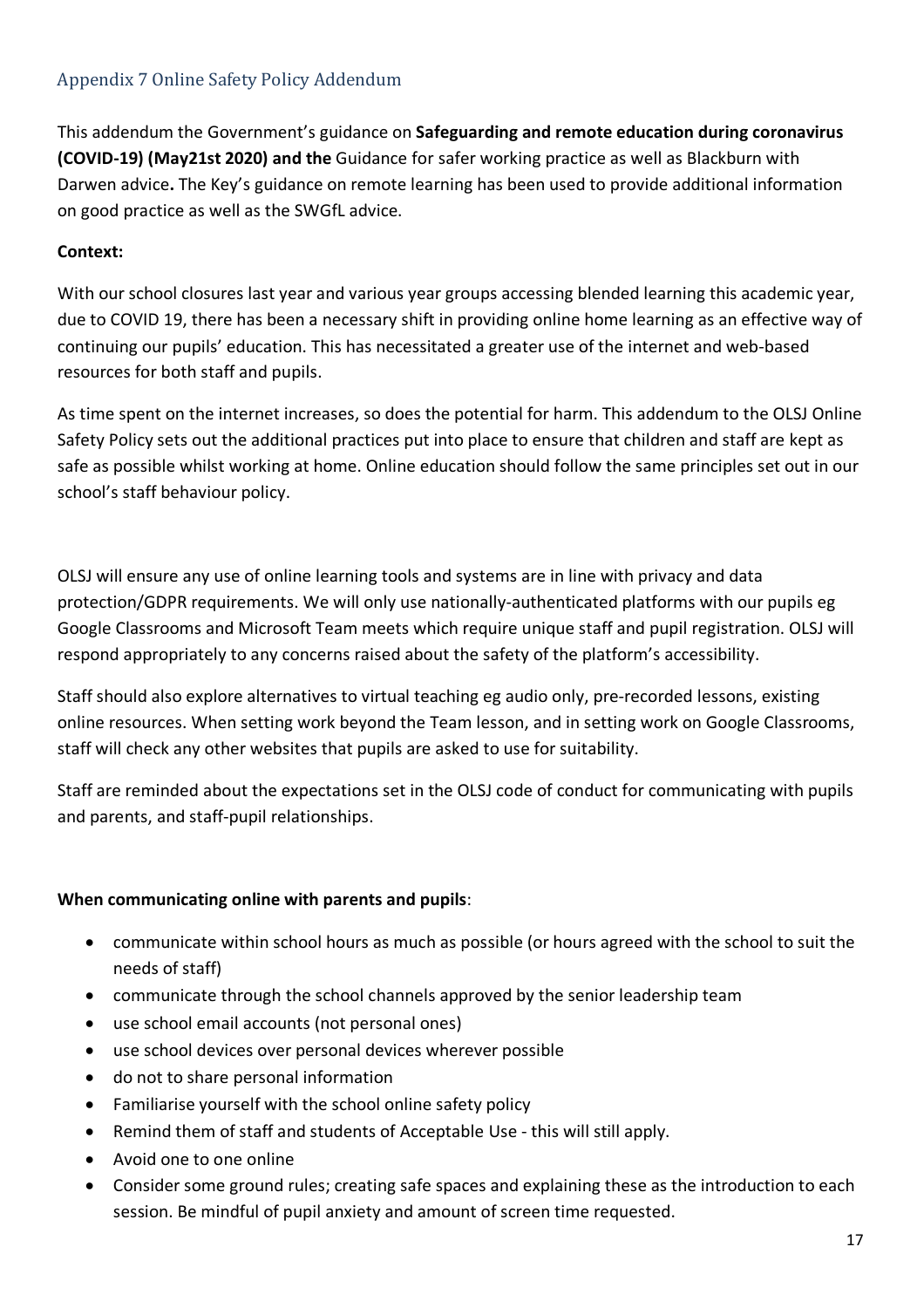When delivering lessons/live streaming teachers must use the platform advised by school staff should/must:

- Follow best practice guidance (as indicated by Senior Leaders PowerPoint)
- Remind yourselves of the Online acceptable user agreement signed during safeguarding training at the start of the year
- Only be in contact with pupils during the live stream event as timetabled any other contact should ideally be made through Google Classrooms
- Should be timetabled SLT/DSLs to 'drop in' to learning
- Allow equal access to as many pupils as possible
- Request that a Parent is present or close by for the duration of the lesson and that the 'admin' person is available throughout
- Pass on any concerns to the DSL onsite immediately, even if perceived as insignificant to protect both yourself and the pupil.
- Raise any concerns about the teaching of the lesson to a senior member of staff (see Whistleblowing)

In addition, staff should/must:

- Sit against a neutral background
- Use a communal/neutral space e.g. kitchen/dining room/office (Never use a bedroom)
- Dress like you would for school
- Double check that any other tabs they have open in their browser have been closed
- Use professional language
- Ensure pupils to also be in a shared space in their house, rather than in their bedroom and that pupils are appropriately dressed.
- Give pupils the choice to turn their cameras off although this will reduce the interaction with the pupils.
- Ask parents who will also be there to be mindful that other children might see or hear them and anything in the background.

When live streaming is recorded, this is for your safety and for safeguarding pupils. These recordings will **not** be shared with pupils in the case of absences.

Check that parents are happy with you making recordings first – tell them it isfor school records only.

Log who is teaching live lessons and when

# **Safeguarding in school:**

Whilst pupils are working in school our filtering systems remain in place to keep our pupils safe. Whilst in the vulnerable provision, pupils will be supervised by 2 members of staff as far as possible.

Parents will be regularly reminded of the support available to them in order to help to keep their children safe online through our school website and text service where appropriate. Any parents raising concerns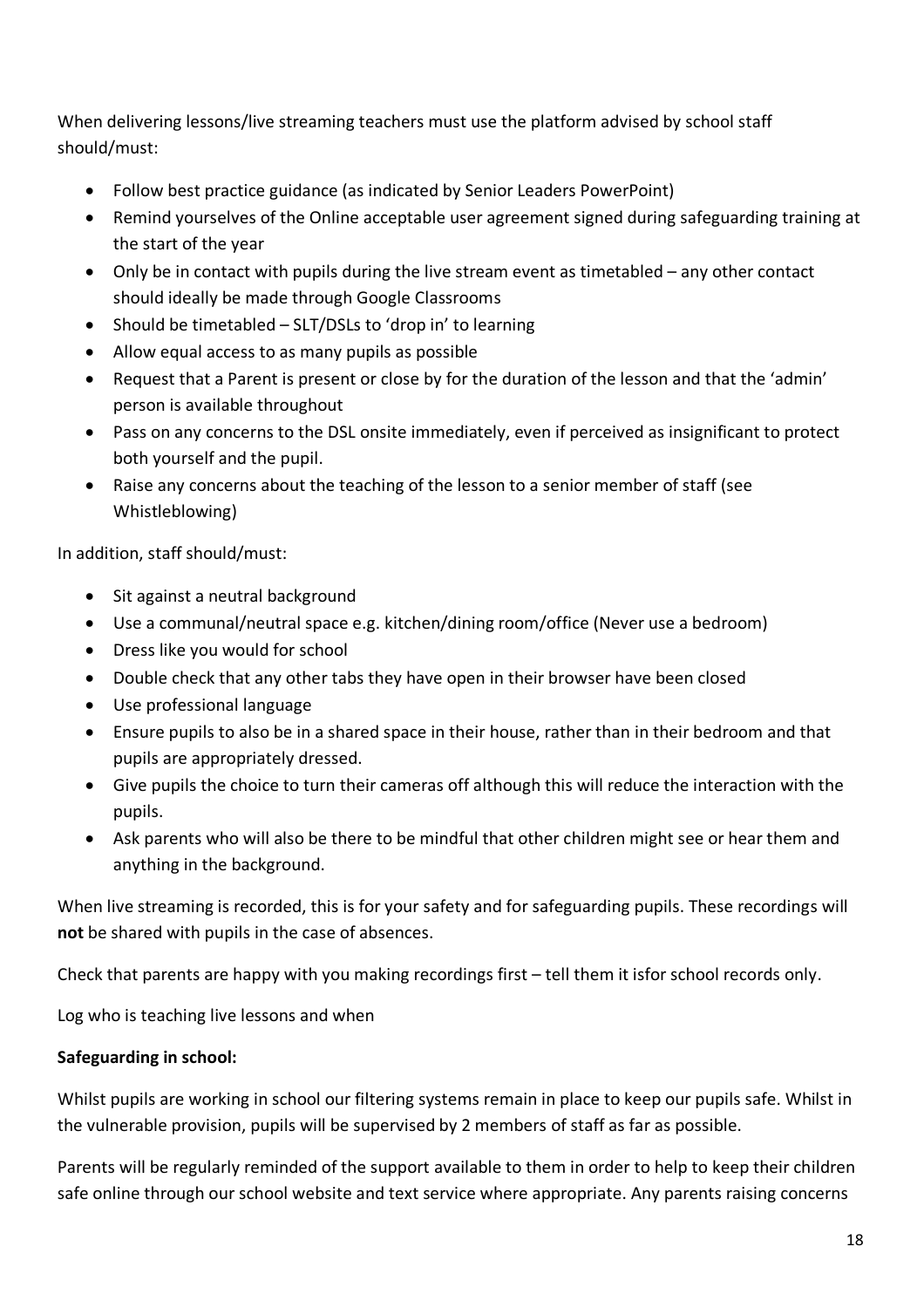will be signposted to the most appropriate support.

Form tutors will make regular phone calls to the members of their form should they be working from home to check-in with them and provide academic advice or support where needed. These calls should be made on school phones where possible and if not, phone numbers should be blocked.

#### **Reporting Procedures:**

An essential part of the online planning process will be ensuring children who are being asked to work online have very clear reporting routes in place so they can raise any concerns whilst online. These are available on the school website, have been shared in PSHE and available if the child contacts school

Parents emailing or calling the school office to inform staff of concerns

#### **School Designated Safeguarding Leads are:**

## **Mrs Clare Spicer, Mr James Kelly, Ms Suzanne Scofield and Mrs Jennifer Georgy**

**olsjdsls@olsj.blackburn.sch.uk**